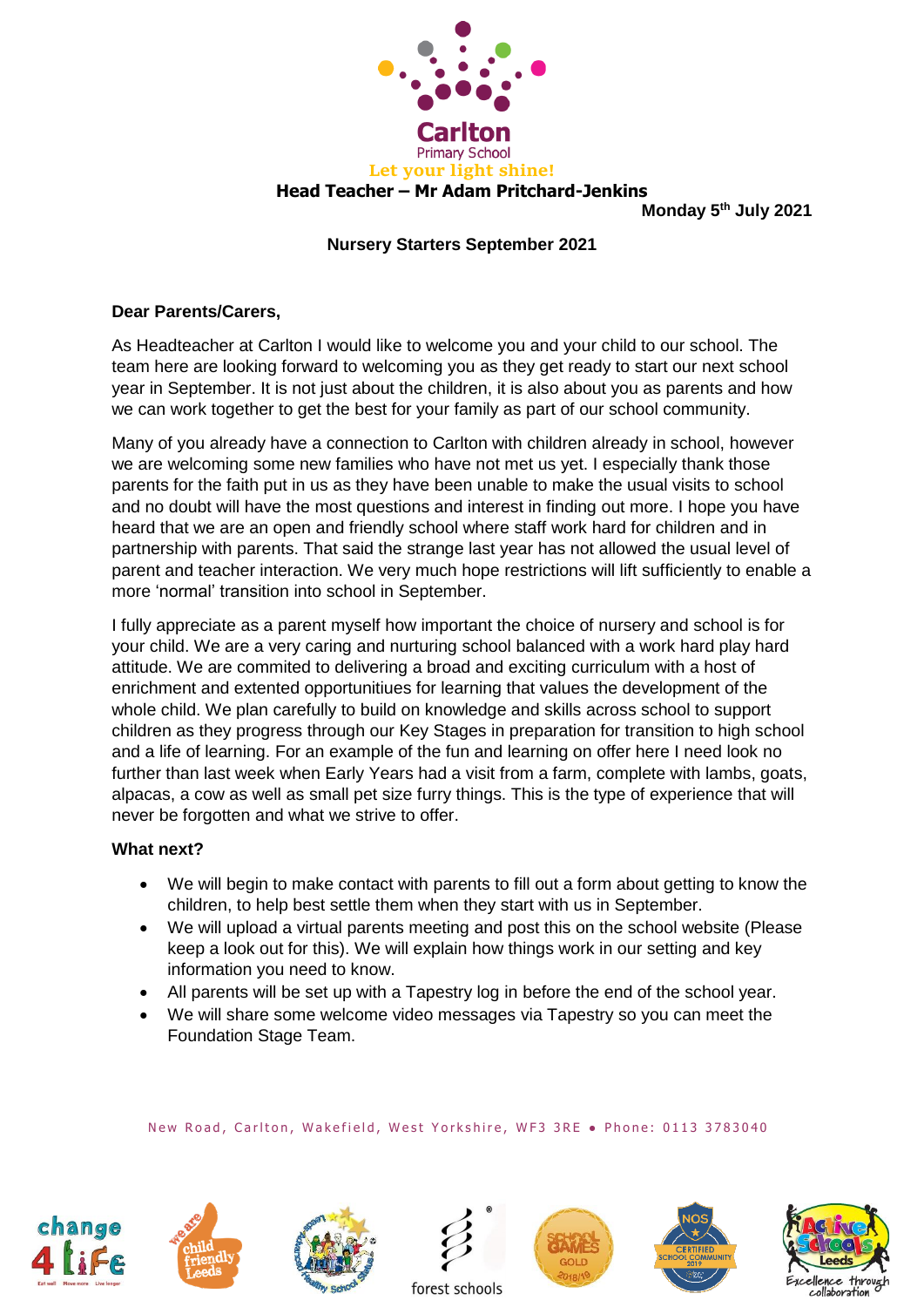

# **Head Teacher – Mr Adam Pritchard-Jenkins**

## **Starting in September and Transition:**

- Children who are already at our nursery start with usual hours
- Children who are new to starting our nursery in September and have a front of the week or full time space – transition for half day Tuesday  $7<sup>th</sup>$  September PM only (12:20pm – 3:15pm) and then their usual hours. They will need to have lunch before they come on this day.
- Children who are new to starting our nursery in September and have a back of the week space – transition for half day Wednesday  $8<sup>th</sup>$  September 12:20pm – 3:15pm and then their usual hours. They will need to have lunch before they come.

If you feel your child may need more of a transition into nursery then please feel free to contact us and we will be happy to work with you on this.

## **FAQs**

#### **How will my child cope?**

The question every year (and I have been there as a parent) is how will parents cope!!! Every year children astound us all by arriving, settling quickly and thriving in school. Last year was astonishing after an extended lockdown and little opportunity for in-school transition visits. Children arrived and got stuck in. The key is how parents and school staff present the exciting opportunity and look positive about the move to nursery – children will take our adult lead.

## **What if something isn't right?**

This is a partnership and you know your child best. If there is something that concerns us or we have any positive suggestions our staff will be in touch. If parents have any worries it is always best to raise them early with staff so we can address them and support your child. Significant issues are very rare or long lived. Talk to us!

## **There is a lot in the news at the moment about the impact of lockdown, especially on younger children. Should I be worried?**

As a parent it is natural and right to be concerned about your child and want the best. 'Catch up' is an unhelpful term and pressure. 'Recovery' (if needed) is a longer term process which we in school are very attuned to. We will move at the right pace, working on the right things to support our children for the best long term outcomes – no gimmicky quick fixes! The issues raised recently have been around language and social development as a result of isolation and lack of interaction. There has been a national increase in the number of children receiving addition support for language. A few things are key:

- Lockdown has not been the same for every child. Some children have had more adult attention at home than normal, which is often positive. Effects are therefore hard to generalise.
- Receiving additional support if needed is a really good thing. The response to the pandemic from many schools has been to have an increased focus on language development and social skills which has been a positive response and has identified this need.